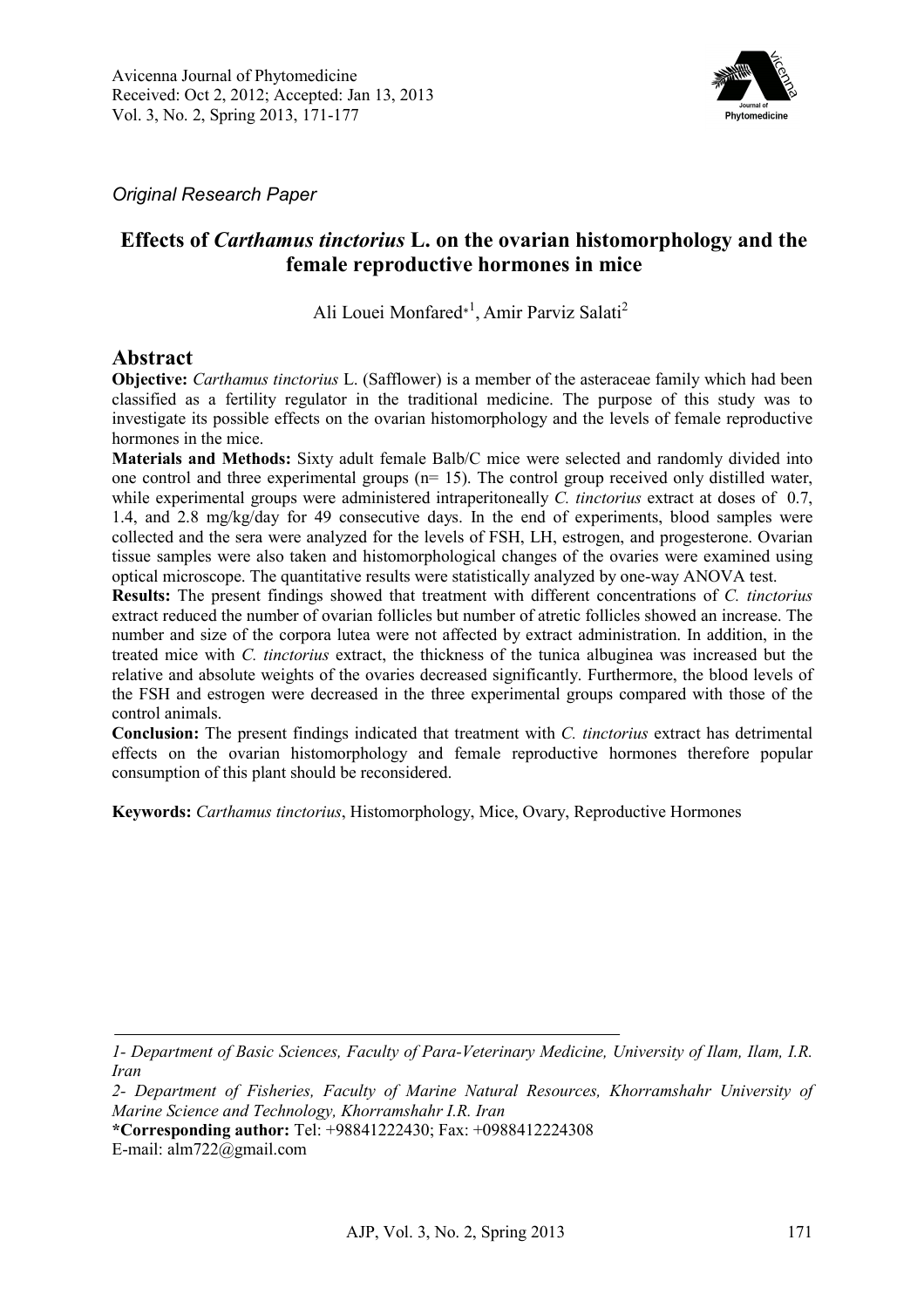# **Introduction**

A large number of plants have been used as therapeutic agents in traditional medicine in different countries throughout the world (Kumar et al., 2012) but there are not enough data about their probable side effects in the literature.

*Carthamus tinctorius* (Safflower) is a member of the asteraceae family (Siddiqi et al., 2009) with traditional/folkloric use in the fertility regulation as an abortifacient agent in females for effective birth control (Kumar et al., 2012). In addition, Safflower´s flowers have applications in medicine and food industry (Elias et al., 2002; Mass, 1986). For instance, the plant is reported to have anti-inflammatory (Jun et al., 2011) and anti-tumor (Loo et al., 2004) activities and is useful in treatment of cardiomyopathy (Tien et al., 2010), gynecological disease (Zhang et al., 1998), and menstrual problems (Wang and Li, 1985) in traditional medicine.

In contrast, there are many reports indicating the toxic effects of *C. tinctorius* extract in the biological systems. For example, Louei Monfared and Salati. (2012) studied the effects of *C. tinctorius* extract administration on placental histomorphology and survival of mice neonates.

 It had been reported that *C. tinctorius*  extract in doses of 1.4 and 2.8 mg/kg induces toxic changes in the placental structure and significantly decreases survival of the neonates (Nobakht et al., 2000). Association between maternal exposure to *C. tinctorius* extract and occurrence of congenital malformations in their offspring had been reported. Another study demonstrated that safflower might cause chromosomal aberrations in mouse bone marrow (Yin et al., 1991). Recently, the toxic effects of *C. tinctorius* extract on the mouse spermatogenesis and testicular tissue had been reported (Mirhoseini et al., 2012). The authors attributed the toxic effects to the action of vasodilator substances such as serotonin which present in the plant extract.

Although *C. tinctorius* is commonly used in food industry and traditional medicine, there is not enough data about the side effects of this plant on the ovarian histomorphology and the levels of female reproductive hormones. Therefore, this study was performed to investigate the eventual effects of this plant on the mouse ovary.

# **Materials and Methods**

*Carthamus tinctorius* (Safflower or Golrang) plants were purchased from Emam-Reza medicinal plants market (Ilam, Iran) and botanical identification was confirmed at the herbarium of Ilam University (Herbarium number IURS-318). For extract preparation, the plant material was washed with sterile water, dried in shade at room temperature for 2 weeks, and ground in an electric mill until particles less than 4 mm were obtained. This material was extracted by maceration in 70% methanol solution at 50 °C during 2 hours. The extract was filtered through a Wattman #1 paper and evaporated to dryness in a rotary evaporator under reduced pressure.

The dried material was stored under refrigeration at  $4-8$  °C until its use. For this study, a total of sixty adult female Balb/C mice at 29±6 grams of initial body weight and aged 12 weeks were purchased from Razi Institute (Karaj, Iran). The animals were housed in a controlled environment (temperature of  $23\pm1$  °C, relative humidity 45±5%, and 12:12 h light-dark natural cycle) and had ad lib access to drinking water and food. Mice were allowed to be acclimatized to the laboratory environment at least one week before commencement of testing. Animals were randomly distributed into one control and three experimental groups, each comprising of 15 mice. The control group received only distilled water, while experimental groups were administered intraperitoneally *C. tinctorius* extract at doses of 0.7, 1.4, and 2.8 mg/kg/day for 49 consecutive days. The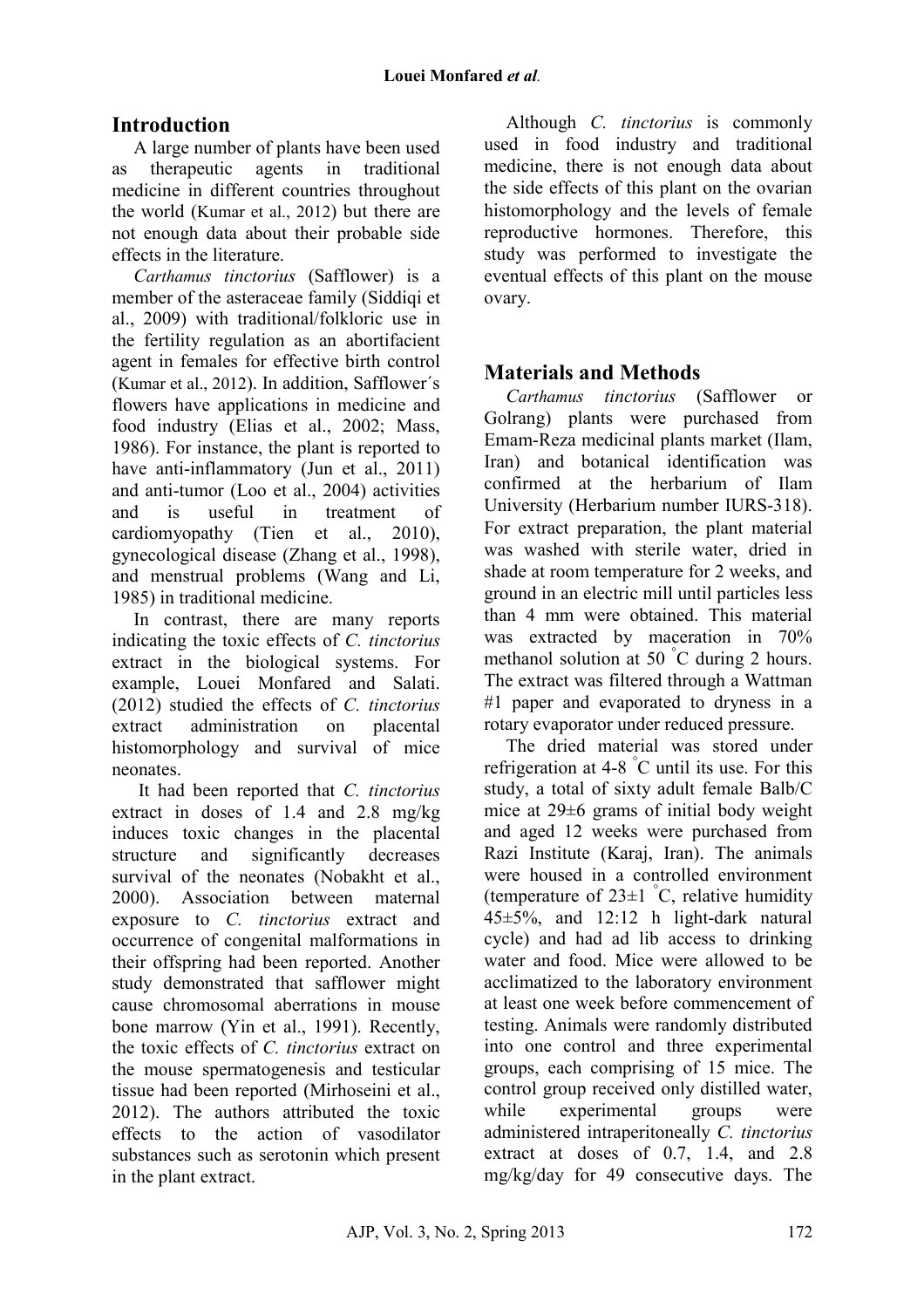doses were determined on the basis of a primary study.

In the end of the experiments, the animals were weighted and anesthetized. Then blood samples were collected via direct cardiac puncture. Serum was separated by centrifugation at 2500 rpm for 15 minutes and stored at -20 ºC until analysis. The sera were analyzed for the levels of FSH, LH, estrogen, and progesterone with radioimmunoassay method employing diagnostic kits (Immunotech, Beckman Counter Co, Czech Republic).

For histomorphological study, the abdomen cavity was opened and the ovaries were carefully removed from the body. The obtained ovaries were trimmed out from the attached structures including fat mass and weighted using a digital scale. Then the absolute and relative weights of ovaries were determined. For optical microscopy, immersion of the ovaries was maintained overnight in neutral buffered formalin solution in order to be fixed. Then they were sectioned at 5  $\mu$ m and stained with hematoxylin and eosin (H&E) and examined by Nikon microscope. Photographs was taken with a digital camera (COOLPIX 950, Nikon, China). In all groups, the number of different ovarian follicles including primordial, primary, secondary, antral, and atretic was determined using manual counting in four randomly chosen microscopic fields per ovary. In addition, the thickness of the tunica albuginea as well as the number of the corpora lutea was determined using Image Tool® 3.0 software (UTHSCSA, San Antonio, TX, USA) and compared between experimental and control groups.

### **Statistical analysis**

All results were expressed as mean ± standard error. The analysis of variance (ANOVA) was used to test the overall significance of differences among the means. Tukey-Kramer´s Multiple Comparison Test was applied for *post-hoc* comparison. Computations were performed using site-licensed SPSS statistical software (SPSS, Chicago, IL, USA). A probability level of less than  $5\%$  ( $p<0.05$ ) was considered as significant.

# **Results**

Figure 1 illustrates the histology of the ovary of the control mice that show normal structural compartments. In these animals, the tunica albuginea had small thickness and also the population of the follicles in the cortical part of the ovary was normally high.

The effects of *C. tinctorius* extract on the histological changes of the ovary are shown in Figures 2, 3, and 4 and also Table 1. As can be seen in Table 1, treatment with different concentrations of *C. tinctorius* extract caused reduction in the number of primary, secondary, and antral ovarian follicles  $(p<0.05)$ . Conversely, the number of the atretic follicles in the ovarian parenchyma was increased significantly in the treatment group (Table 1) in comparison with the control animals  $(p<0.05)$  (Figure 4). The number of primordial ovarian follicles as well as the corpora lutea count was not affected by extract administration (Table 1). In addition, in the treated mice with *C. tinctorius* extract, the thickness of the tunica albuginea was increased significantly compared with those of the controls. Furthermore, statistical analysis of the results of the ovarian weights revealed that the relative and absolute weights of the ovary in the treatment group decreased significantly in comparison with the control animals (Table 1).

Table 2 shows the results of the female hormone profile in the control and *C. tinctorius* extract administrated animals. As can be seen in this table, treatment with *C. tinctorius* extract in the three concentrations caused a significant decrease in the serum levels of the FSH and estrogen hormones when compared with those of the control animals. The serum levels of the LH and progesterone hormones were not affected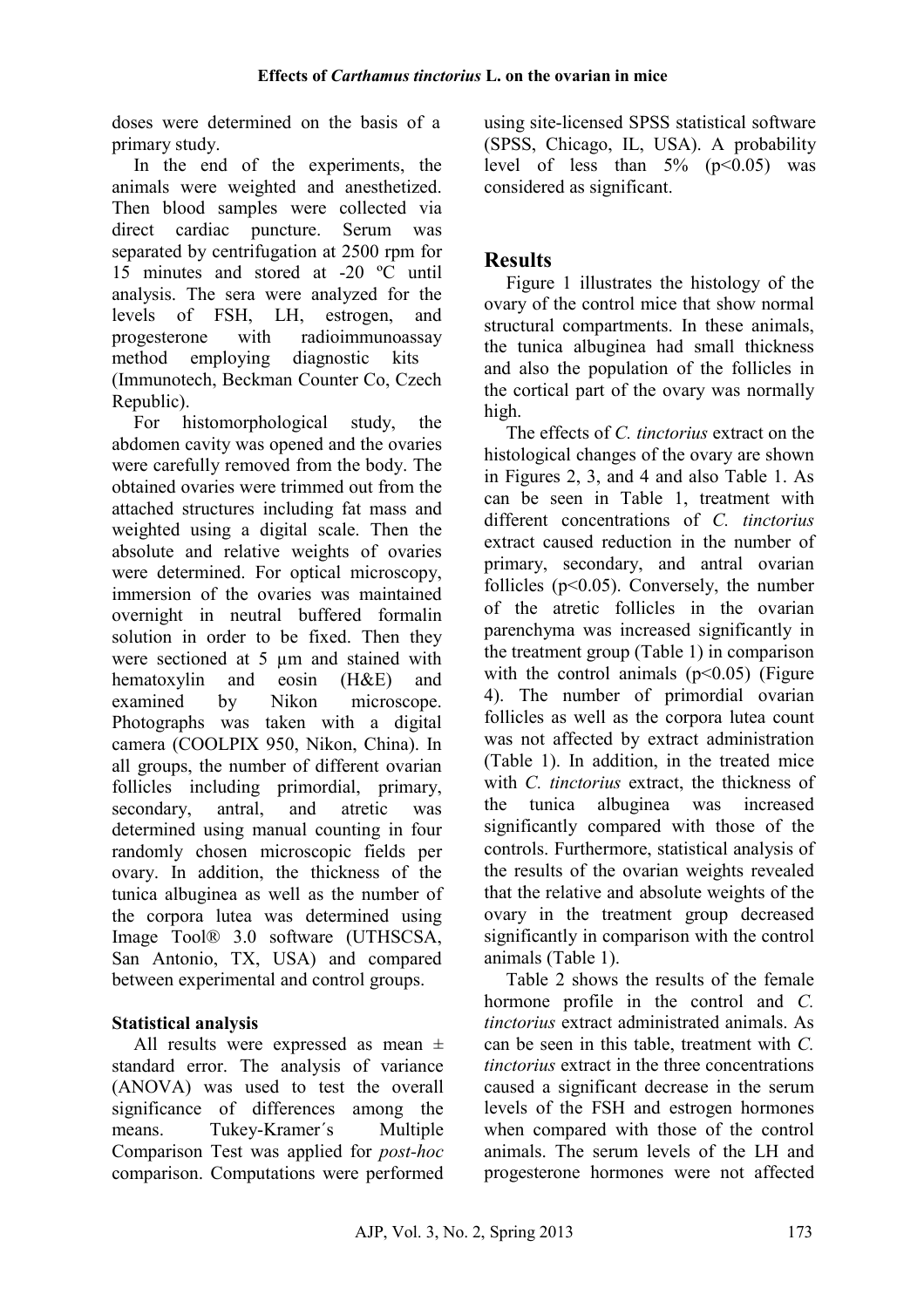by the extract administration. No significant difference was found in the histological and female hormonal profile results between three experimental groups.



Figure 1. Photomicrograph of the transverse section through the ovary of the control mice that show normal structural compartments. (TA): Tunica Albuginea; (arrows): developing ovarian follicles; (double-headed arrow): Antral ovarian follicles (H&E stain: ×400).



Figure 2. Photomicrograph of the transverse section through the ovary of the mice treated with *C. tinctorius* extract as 0.7 mg/kg/day. The figure shows increase in the tunica albuginea thickness and also decrease in the population of the ovarian follicles in the cortical part. (TA): Tunica Albuginea (H&E: ×400).



Figure 3. Photomicrograph of the transverse section through the ovary of the mice treated with 1.4 mg/kg/day of *C. tinctorius* extract. The figure shows reduction in the number of the ovarian follicles in the cortical part. Moreover, a normal corpus luteum (CL) but a multi regional congestion (arrows) is noticed in the ovarian texture. (H&E stain: ×100).



Figure 4. Photomicrograph of the transverse section through the ovary of the mice treated with 2.8 mg/kg/day of *C. tinctorius* extract. The figure shows increase of the number of the atretic follicles (arrows) in the ovarian parenchyma (H&E stain:  $\times$ 400).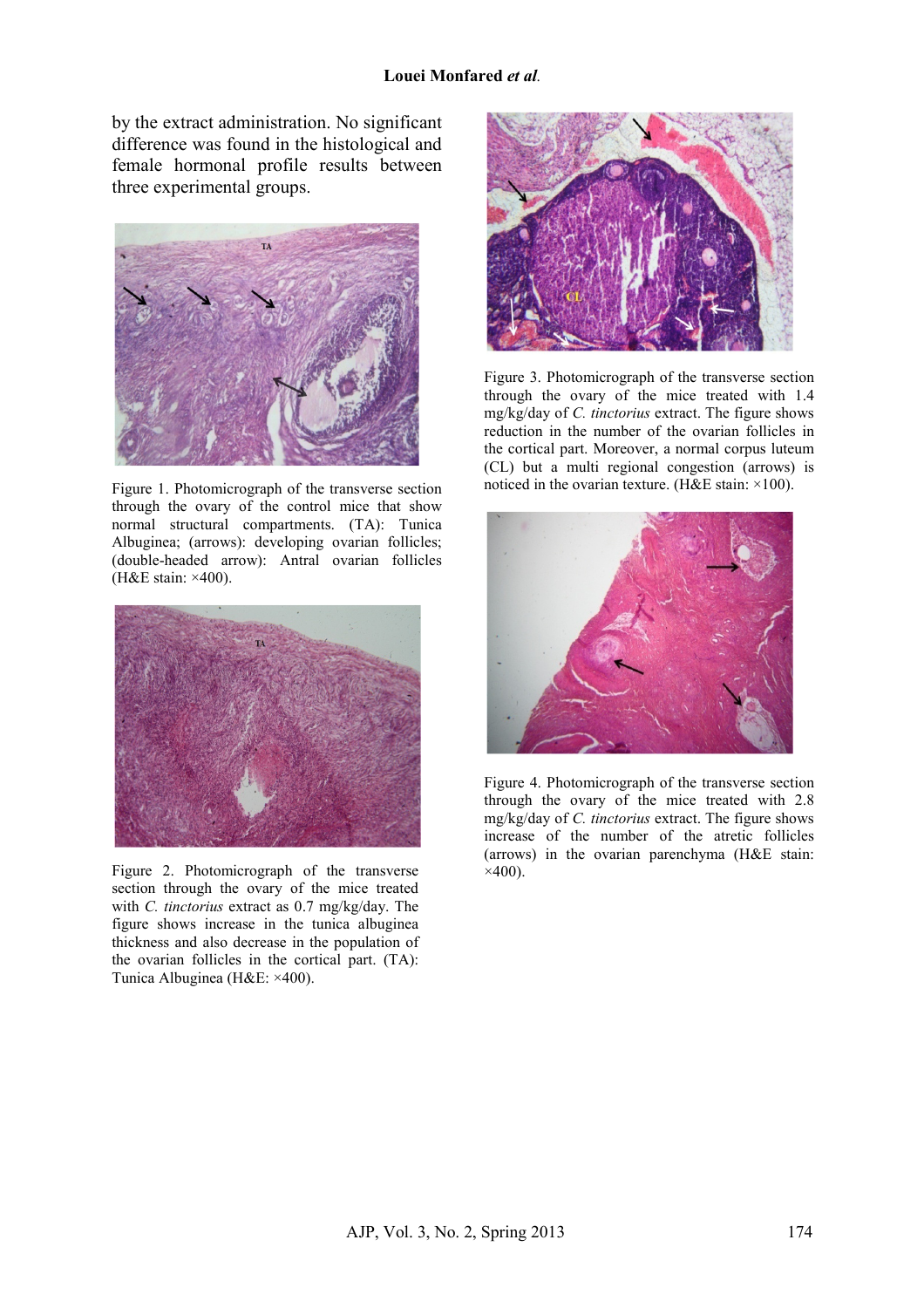Table 1. Mean±SEM of the histomorphological parameters of the ovary in the control and treated mice with different doses of *C. tinctorius* extract (n = 15). Different letters in each rows indicate significant differences compare with control group as  $p<0.05$ .

| <b>Ovarian parameters/Groups</b>                             | Control                       | $0.7 \text{ mg/kg/day of}$<br>C. tinctorius | $1.4 \text{ mg/kg/day of}$<br>C. tinctorius | $2.8 \text{ mg/kg/day of}$<br>C. tinctorius |
|--------------------------------------------------------------|-------------------------------|---------------------------------------------|---------------------------------------------|---------------------------------------------|
| <b>Number of primordial follicles</b>                        | $12.58 \pm 2.1$ <sup>*a</sup> | $11.23 \pm 3.2$ <sup>a</sup>                | $12.12\pm0.33$ <sup>a</sup>                 | $13.3 \pm 0.26$ <sup>a</sup>                |
| <b>Number of primary follicles</b>                           | $9.21 \pm 0.46$ <sup>a</sup>  | $5.55 \pm 1.57^{\mathrm{b}}$                | $4.07 \pm 0.88$ <sup>b</sup>                | $5.60 \pm 2.12^{\mathrm{b}}$                |
| <b>Number of secondary follicles</b>                         | $11.2\pm4.10^{\text{a}}$      | $3.6\pm2.3^{b}$                             | $3.7\pm0.29^{b}$                            | $3.56\pm0.37^{\mathrm{b}}$                  |
| Number of antral follicles                                   | $9.32 \pm 2.1$ <sup>a</sup>   | $3.23 \pm 2.1$ <sup>b</sup>                 | $2.5\pm0.11^{b}$                            | $2.8 \pm 0.16^{b}$                          |
| Number of atretic follicles                                  | $1.05 \pm 0.2$ <sup>a</sup>   | $7.78 \pm 1.23^{\mathrm{b}}$                | $6.8\pm0.27^{b}$                            | $8.66\pm0.34^{b}$                           |
| Number of corpora lutea                                      | $2.05 \pm 0.2$ <sup>a</sup>   | $2.08 \pm 1.23$ <sup>a</sup>                | $2.1 \pm 0.27$ <sup>a</sup>                 | $1.96 \pm 0.34$ <sup>a</sup>                |
| The thickness of tunica albuginea<br>(micron)                | $0.89 \pm 0.04$ <sup>a</sup>  | $3.898 \pm 1.45^{\mathrm{b}}$               | $5.78 \pm 0.39$ <sup>c</sup>                | $5.37 \pm 1.29$ <sup>c</sup>                |
| Absolute weight of ovary (mg)                                | $8\pm0.3^{\text{a}}$          | $3\pm0.1^{\rm b}$                           | $2\pm 0.2^{\mathrm{b}}$                     | $3\pm0.1^{\rm b}$                           |
| Relative weight of ovary (ovarian<br>weight/BW $\times$ 100) | 0.8 <sup>a</sup>              | 0.3 <sup>b</sup>                            | $0.2^{\circ}$                               | $0.3^b$                                     |

Table 2. Mean±SEM of the serum levels of female reproductive hormones in the control and treated mice with different doses of *C. tinctorius* extract ( $n = 15$ ). Different letters used to show significant changes ( $p < 0.05$ ).

| <b>Female reproductive hormones</b><br>/Groups | Control                       | $0.7 \text{ mg/kg/day}$<br>C. tinctorius | 1.4 mg/kg/day $C$ .<br>tinctorius | $2.8 \text{ mg/kg/day}$<br>C. tinctorius |
|------------------------------------------------|-------------------------------|------------------------------------------|-----------------------------------|------------------------------------------|
| FSH (U/L)                                      | $0.4 \pm 0.09$ <sup>*a</sup>  | $0.09\pm0.01^{b}$                        | $0.05 \pm 0.08^{\mathrm{b}}$      | $0.06 \pm 0.01^{\mathrm{b}}$             |
| LH (U/L)                                       | $0.09 \pm 0.06^a$             | 0.06 $\pm$ 0.03 <sup>a</sup>             | $0.07 \pm 0.03$ <sup>a</sup>      | $0.09 \pm 0.07$ <sup>a</sup>             |
| Estrogen (pg/ml)                               | $31.11 \pm 3.49^{\text{a}}$   | $14.94\pm5.81b$                          | $13.22 \pm 6.42^{\mathrm{b}}$     | $11.17\pm4.46^{\mathrm{b}}$              |
| Progesterone (ng/ml)                           | 35.09 $\pm$ 4.23 <sup>a</sup> | $34.91\pm3.66^{\text{ a}}$               | 33.57 $\pm$ 4.87 <sup>a</sup>     | $32.67\pm6.29$ <sup>a</sup>              |

#### **Discussion**

Herbal toxicity clearly represents a serious human health threat and is an important issue to be tackled (Chen et al., 2011). On the other hand, all survey data agree that users of herbal medicine products including *C. tinctorius* are predominantly female (Eisenberg et al., 1998). It could be assumed that women frequently use herbal medicine products because they are often perceived as being "natural and therefore free of risks" (Ernst, 2002; Eisenberg et al., 1998). Therefore, it is necessary to investigate the probable side effects of the plants on the ovaries as females' main reproductive organ and public should become aware of potential herbal toxicity.

Our findings demonstrated that intraperitoneal injection of *C. tinctorius* in mice could induce detrimental effects on the ovarian histomorphology and female reproductive hormones. The results showed that treatment with different concentrations of *C. tinctorius* extract caused reduction in the number of primary, secondary, and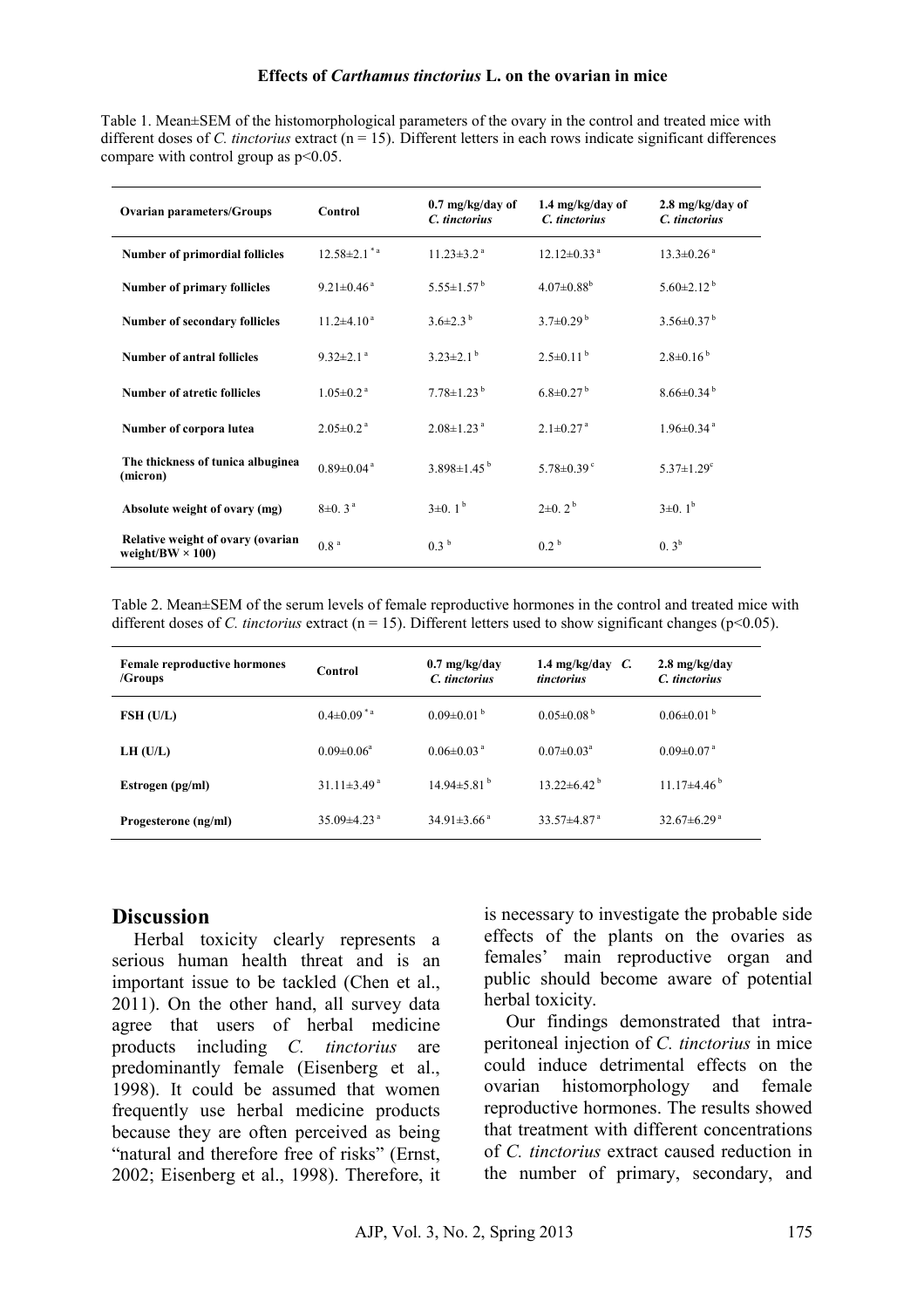antral ovarian follicles. These findings together with significant decrease in the serum levels of the FSH indicate direct toxic effects of *C. tinctorius* on the ovary structure in mice and are in line with the decrease in the serum levels of estrogen. Previously, it has been suggested that optimal blood level of FSH is known to be a prerequisite for initiation and maintenance of normal ovarian folliculogenesis (Roy and Albee, 2000). Therefore, the present histological and hormonal findings may be due to hypothalamic-pituitary-gonad axis dysfunction after treatment with the plant extract.

In this study, the number of primordial ovarian follicles was not affected by *C. tinctorius* treatment. This result may be due to the fact that formation, growth, and development of the primordial follicles in the ovary tissue initiate from perinatal period (Roy and Albee, 2000). Therefore, *C. tinctorius* treatment has not any effect on the population of these follicles. As showed in this study, *C. tinctorius* injection could induce massive follicle attrition in the ovarian parenchyma. In this regards, (Hsueh et al., 1994) showed that ovarian follicle atresia is occurred due to diminution in the blood estrogen levels, which is in line with the present hormonal results.

In the present work, the thickness of the tunica albuginea of the ovary was increased significantly after *C. tinctorius* treatment. The normal thin tunica albuginea membrane of the ovary facilitates follicular puncture during optimal ovulation (Petyim et al., 2001) and in line with present findings it was demonstrated that in the women with anovulatory infertility, the thickness of tunica albuginea is increased due to a reduction of estradiol concentration and increase in the blood testosterone concentration (Ryzhavskiĭ et al., 2003).

The decrease in the relative and absolute weights of the ovary in the treated animals with *C. tinctorius* was the other finding in the present work. This change is resulted from the loss of follicular population in the ovary and there are similar results in the literature about ovarian weight loss due to ethanol toxicity (Van Thiel et al., 1977).

The exact mechanism of action for *C. tinctorius* ovarian toxicity in is not known according to the literatures. However, it has been reported that *C. tinctorius* plant has a variety of complex chemical constituents including flavonoids, glucosides, and rutinosides that could act on the body as a whole or on specific organs (Chen et al., 2011; Li Fan et al., 2009). Additionally, Yoo et al. (2006) demonstrated that *C. tinctorius* plant has an anti-estrogenic constituent called "tracheloside" which acts as a hormone-like agent in the Ishikawa cell system. Therefore, the abovementioned structural changes in the ovarian structure after treatment with *C. tinctorius*  extract could be a consequence of the antiestrogenic action of this substance.Further investigations are needed to elucidate exact causative factors for *C. tinctorius*-induced ovarian toxicity.

In conclusion, the present findings of *C. tinctorius*-induced ovarian histological changes in the mice suggest that popular consumption of this plant should be reconsidered.

# **Conflict of interest**

The authors declare that there are no conflicts of interest.

# **References**

- Kumar D, Kumar A, Prakash O. 2012. Potential antifertility agents from plants: A comprehensive review. J Ethnopharmacol 140: 1-32.
- Siddiqi EH, Ashraf M, Hussain M, Jamil A. 2009. Assessment of intercultivar variation for salt tolerance in safflower (*Carthamus tinctorius* L.) using gas exchange characteristics as selection criteria. Pak J Bot, 41: 2251-2559.
- Elias S, Basil S, Kafka R. 2002. Response of safflower (*Carthamus tinctorius* L.) to